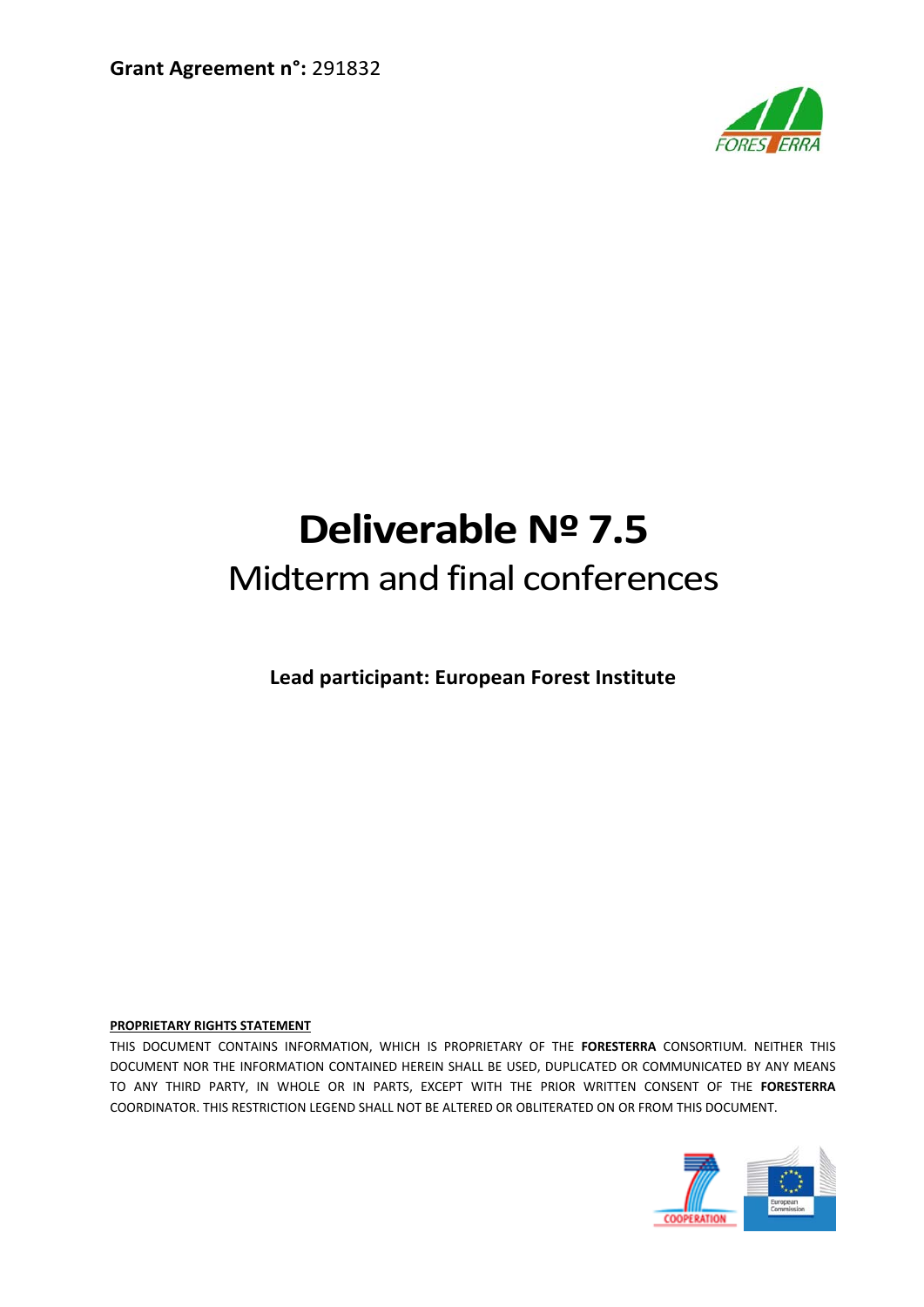**Grant Agreement n°:** 291832 **Project Acronym:** FORESTERRA **Project title:** Enhancing FOrest RESearch in the MediTERRAnean through improved coordination and integration **Funding Scheme:** Coordination and support action **Date of latest version of Annex I against which the assessment will be made:** 16 july 2013

**Deliverable Number:** 7.5 **Deliverable Title:** Midterm and final conferences **Code name:** FORESTERRA\_WP7\_D7.5 **WP:** Spreading excellence **Date of submission:** December 2013 **Dissemination level:** Public **Nature: Other Lead participant:** EFI **Author:** Victoria Sanz **WP leader:** EFIMED **Coordinator:** David González

**EC project officer:** Doru Leonard Irimie

### **Publishable abstract:**

The mid‐term conference has been organized in Barcelona to take advantage of the EFIMED Annual Meeting, which has been hold in Barcelona, the 4<sup>th</sup> of September 2013. The aim of the workshop was to maximise synergies and the impacts of research, with other related initiatives and with other Mediterranean Climate Areas.

In that mid-term conference, the participants were informed about the progress made in FORESTERRA: the mapping and characterization of the existing forestry funding programmes and forestry research capacities of the countries participating in the FORESTERRA Consortium, the identification of the strategic research themes and the forthcoming call for proposals.

Furthermore, the future plans were presented. It was announced that a Networking Workshop is being organized in Marseille, in December, to foster the clustering of existing national research organizations as well as of relevant and strategic research projects in order to improve future coordination and maximize the research impacts.

The importance of scientific cooperation with other Mediterranean Climate Areas was pointed out to provide comprehensive information about forest research programmes and research facilities in other Mediterranean Climate Areas as well as to exchange information among programme managers and scientists from the different areas.

The final conference will take place in Istambul in 2015.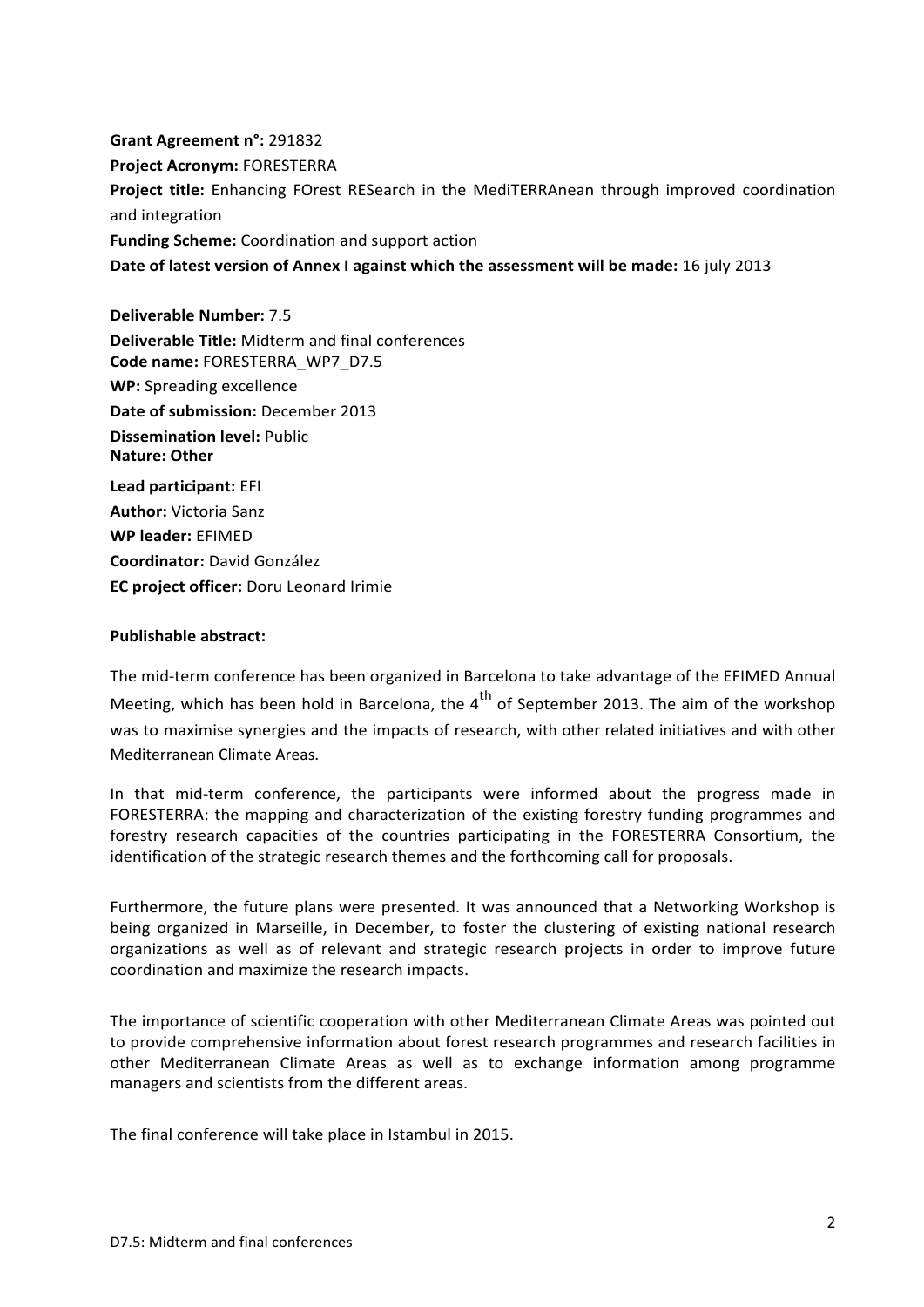# <span id="page-2-0"></span>**CONTENTS**

| <b>CONTENTS</b> |                                                   |                                                  |   |  |
|-----------------|---------------------------------------------------|--------------------------------------------------|---|--|
|                 |                                                   | Introduction                                     | 4 |  |
|                 | 2.                                                | Midterm conference                               | 5 |  |
|                 |                                                   | Annex 1. Presentations of the midterm conference | 6 |  |
|                 |                                                   | Annex 2. Programme of the midterm conference     | 7 |  |
|                 |                                                   | Annex 3. Participants of the midterm conference  | 8 |  |
|                 | Annex 4. Pictures of the midterm conference<br>13 |                                                  |   |  |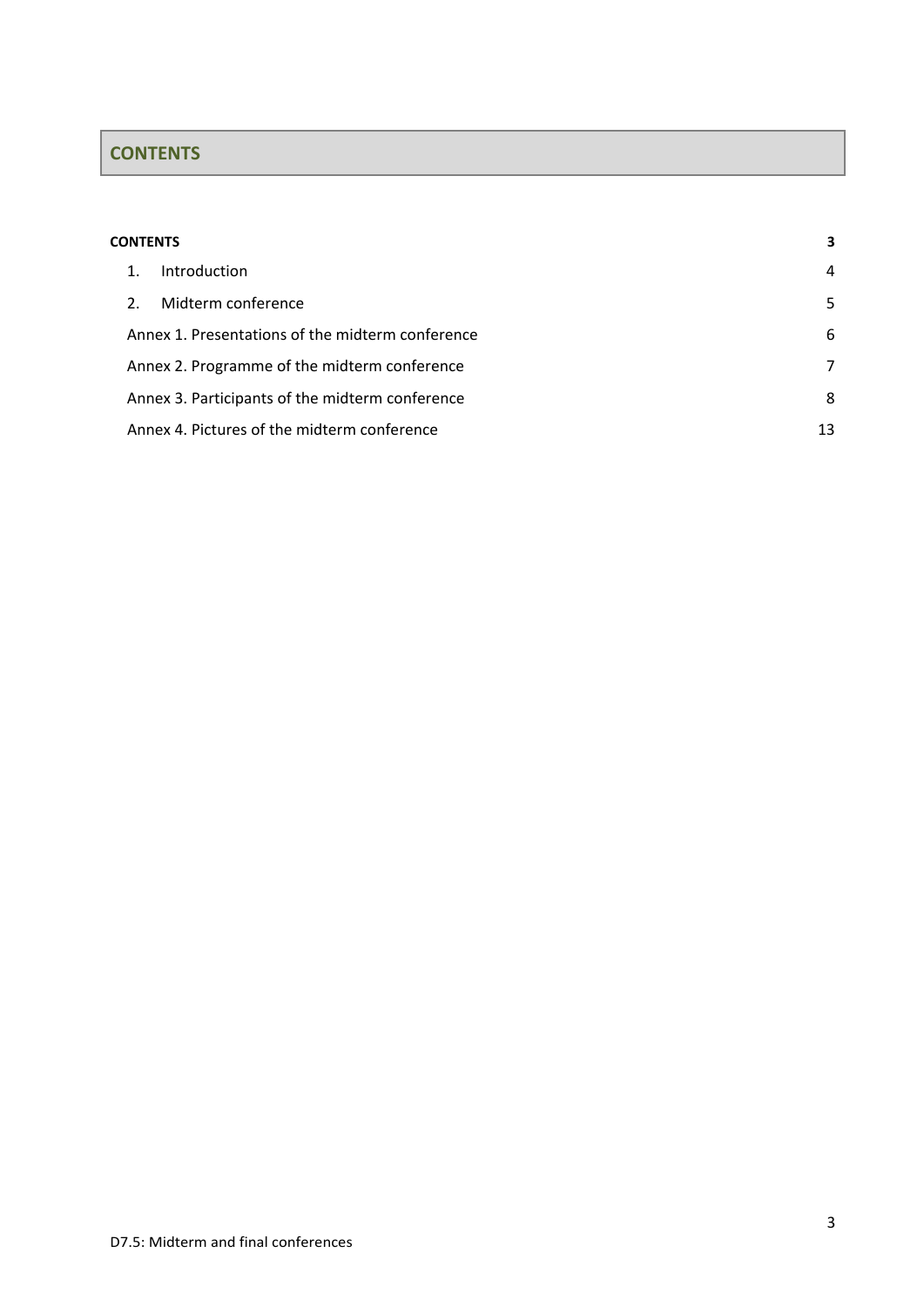# <span id="page-3-0"></span>**1. Introduction**

A midterm conference, to discuss potential topics of relevance for other existing ERA‐Nets and to develop some other major activities, has been organised at the Sant Pau UNESCO World Heritage Site, in Barcelona, Spain, on 4 September 2013, in the framework of the EFIMED Week.

The midterm conference has been organized in Barcelona, instead of Istanbul, as Annex I indicated. This decision was taken in order to take advantage of the EFIMED Annual Meeting, which has been hold in Barcelona, in September 2013. The final conference will take place in Istambul in 2015. This measure will not have any impact on the other tasks, neither on the available resources.

The aim of the conference was to maximise synergies and the impacts of research. In this context, communication with PLATFORM was developed to ensure that relevant ERA‐Nets are informed.

During the midterm conference a presentation of the strategic themes of FORESTERRA was taken place, alongside synergies and the impacts of research with other related initiatives. In the session 'EFIMED Market Place', EFIMED network members were invited to make a brief presentation on their institution / project / activity in relation to one of the four FORESTERRA strategic themes. Meeting participants had the opportunity to network and take steps towards building trans‐ national consortia for the forthcoming calls for proposals.

The Chair of the EFI Board, Jørgen Bo Larsen, presided over the opening session which was attended by over 100 leading researchers, practitioners and policy makers in Mediterranean forestry. Opening addresses were given by representatives from three entities: Juan Maria Vazquez from the Spanish Government's Ministry of Economy and Competitiveness (MINECO) coordinator of the FORESTERRA project and funder of the EFIMED office in Spain; Jordi Bachs, Managing Director of the Santa Creu i Sant Pau Private Hospital Foundation and Joana Ortega, Vice-president of the regional government of Catalonia.

Following the opening, EFIMED's new Head of Office, Inazio Martínez de Arano, shared his hopes and expectations for EFIMED's future, identifying some of the challenges that lie ahead. Building on the work of the past, it will be important to implement, evaluate and develop the Mediterranean Research Agenda and to improve forest-related policies and management with a trans-disciplinary cross‐sectoral approach. He is keen to increase the impact of EFIMED's work through exploring synergies with the offices and organisms that are already, or will soon be, based in Sant Pau and with network partners.

After the successful workshop in Tunis last year, as part of WP3, at which participants played big role in defining the strategic themes for the [FORESTERRA](http://www.foresterra.eu/) ERA‐Net, the FORESTERRA Workshop this year brought members up to date with progress on the forthcoming call and widened perspectives by welcoming presentations from other Mediterranean Climate Areas and from other ERA‐Net initiatives.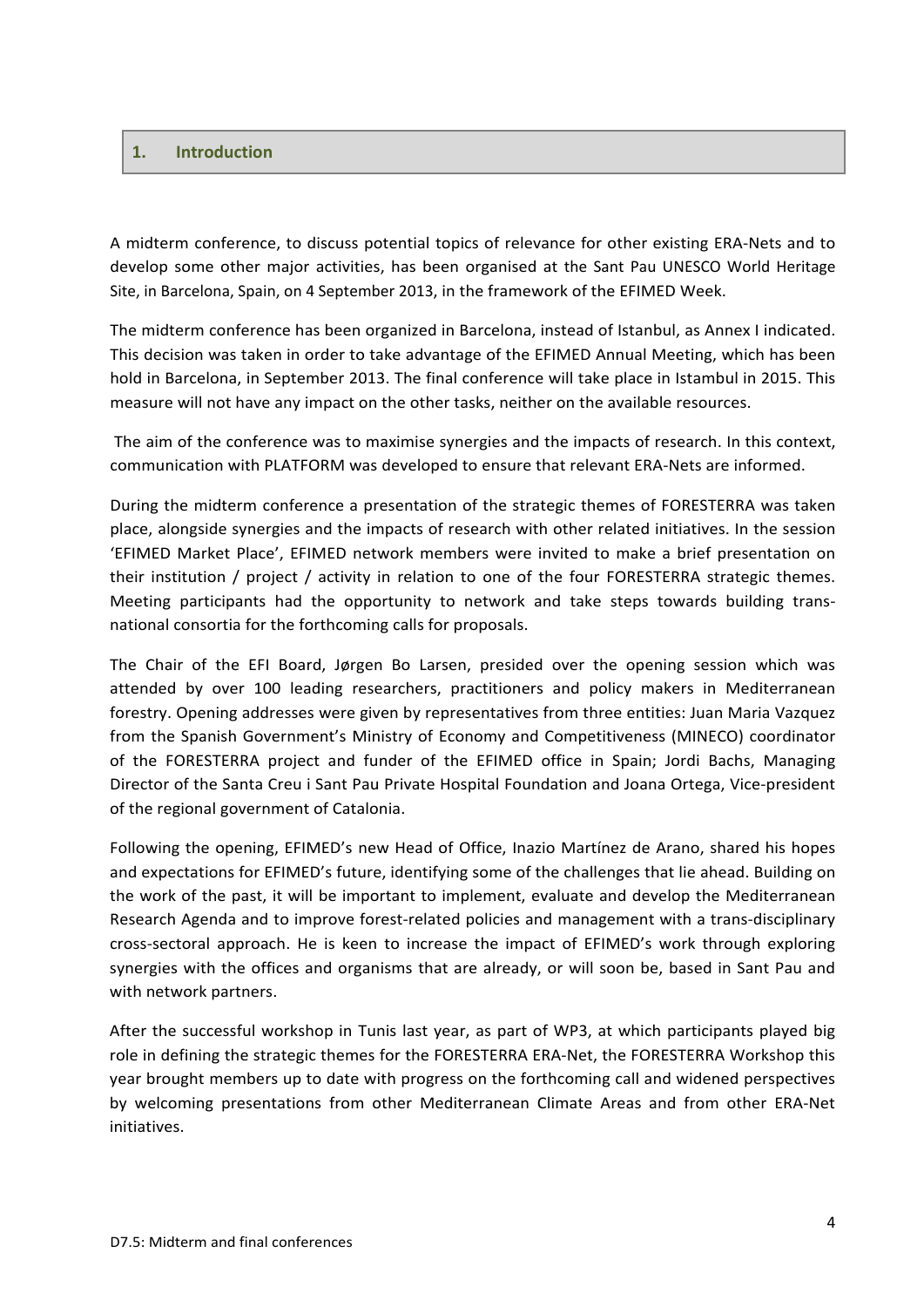# <span id="page-4-0"></span>**2. Midterm conference**

David González, FORESTERRA Coordinator, presented the progress and future expectations of the ERA‐ Net; mapping research activities were identified by Giuseppe Scarascia and Marc Palahí presented the FORESTERRA Strategic Plan.

The international joint call for proposal on the topic "Mediterranean‐scale approach to study global change drivers, impacts & indicators on forest ecosystems and to foster forest system resilience through managing biodiversity" was announced. The closing date for proposals submission is 15 January 2014 for both Networking actions (Full proposal) and Collaborative projects (Pre‐proposal). For the pre‐selected Collaborative projects at the Pre‐proposal stage, there will be a second stage, with deadline on 7 July 2014.

During this workshop, FORESTERRA maximized synergies and the impacts of research not only with other related initiatives (ERA‐Nets and JPIs), but also with other Mediterranean Climate Areas, in order to promote joint activities and exchange of information. Presentations given at the mid‐term conference are available in Annex 1 of this deliverable.

## **ERA‐Nets and JPIs: experiences and opportunities**

- Water JPI: Framework of [opportunities](http://www.efimed.efi.int/files/attachments/efimed/events/am_2013/06._armela_dino.pdf) for joint work, Armela Dino
- ERANETMED: [Mediterranean](http://www.efimed.efi.int/files/attachments/efimed/events/am_2013/07._moujabber.pdf) cooperation through ERA‐Net joint activities and beyond, Maroun El Moujabber,
- [FACCE](http://www.efimed.efi.int/files/attachments/efimed/events/am_2013/08a.mckhann.pdf) JPI: State of Play, Christine Bunthof
- PLATFORM: [Implement](http://www.efimed.efi.int/files/attachments/efimed/events/am_2013/08b.bunthof.pdf) and interact for Impact, Christine Bunthof

## **Networking outside Europe: Short statements from MCA scientists and funding agencies:**

Programme managers and forest scientists from different Mediterranean Climate Areas attended this workshop, in order to promote joint activities and exchange of information: the Australian expert Jerry Vanclay from Southern Cross University, the Chilean researcher Rosa Alzamora from the Universidad Austral, the American scholar Gregory Biging from the University of California, Berkeley, and the South African researcher and project manager, Bongani Ndimba, from the Agricultural Research Council.

- Five key [challenges](http://www.efimed.efi.int/files/attachments/efimed/events/am_2013/09.vanclay.pdf) for forestry in Australia, Jenny Vanclay (Australia)
- Chilean [Mediterranean](http://www.efimed.efi.int/files/attachments/efimed/events/am_2013/10.alzamora.pdf) Forests (matorral), Rosa Alzamora (Chile)
- University of [California,](http://www.efimed.efi.int/files/attachments/efimed/events/am_2013/11.biging.pdf) Berkeley Forestry Research / EFIMED, Gregory Biging (USA)
- Food, Agriculture and Fisheries and [Biotechnology](http://www.efimed.efi.int/files/attachments/efimed/events/am_2013/12.bongani.pdf) (FAFB NCP), Bongani Ndimba (South Africa)

The strategic themes of FORESTERRA were presented, alongside synergies and the impacts of research with other related initiatives. Participants had the opportunity to network and take steps towards building trans‐national consortia for the forthcoming calls for proposals.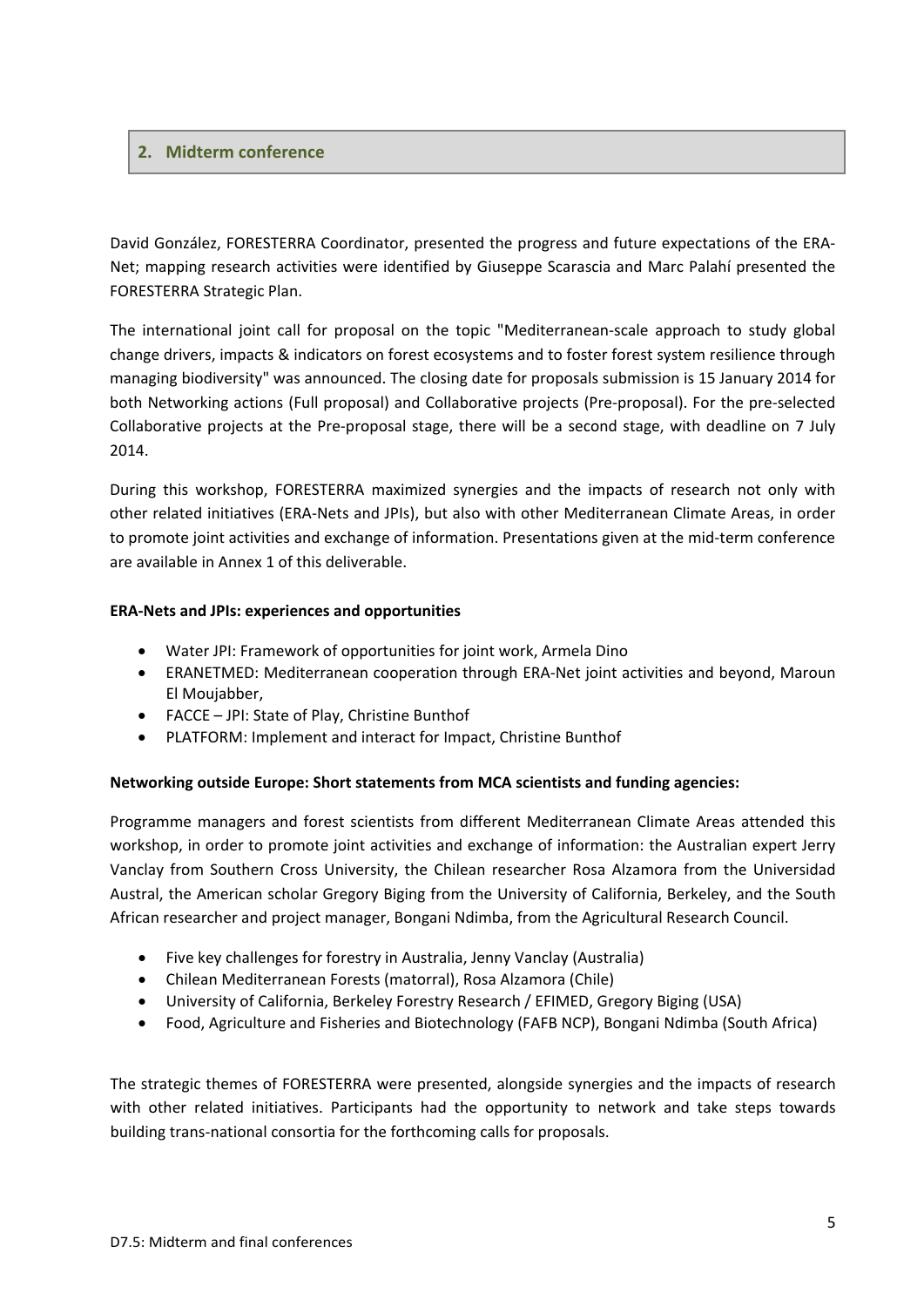# <span id="page-5-0"></span>**Annex 1. Presentations of the midterm conference**

The presentations of the Workshop with relevant ERA‐Nets and JPIs held in Barcelona, on the 4 of September 2013, are available at:

[http://www.efimed.efi.int/portal/events/annual\\_meeting/efimed\\_week\\_2013/annual\\_meeting\\_2013/](http://www.efimed.efi.int/portal/events/annual_meeting/efimed_week_2013/annual_meeting_2013/)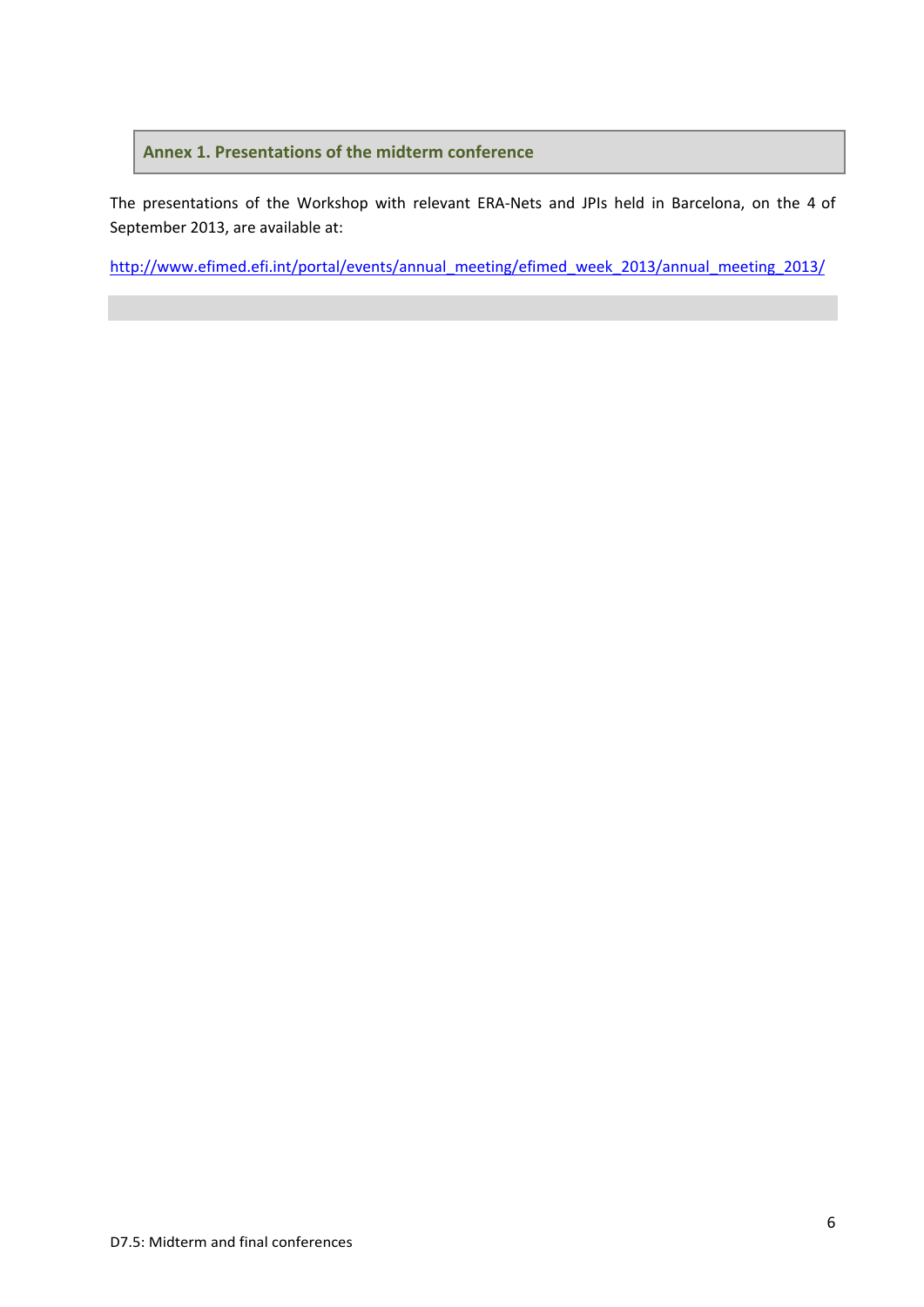# <span id="page-6-0"></span>**Annex 2. Programme of the midterm conference**

# **FORESTERRA Workshop with relevant ERA‐Nets and JPIs Sant Pau Art Nouveau Site, Barcelona, Spain**

Wednesday 4 September 2013

### *08:00 Registration*

**09:00 Session 1: Opening** Chair: Jørgen Bo Larsen, Chairman of EFI Board 09:00 ‐ 09:45 Opening of the EFIMED Annual Meeting Juan María Vazquez, DG for Scientific and Technical Research, Government of Spain The Honorable Joana Ortega i Almany, Vice-president, Government of the Generalitat of Catalunya

### **09:45 Session 2: EFIMED Report**

09:45 ‐ 10:05 EFIMED achievements and way ahead, Inazio Martínez de Arano, EFIMED 10:05 ‐ 10:25 Questions and discussion

#### **10:50 Session 3: FORESTERRA Workshop** Chair: Inazio Martínez de Arano, EFIMED

10:55 ‐ 11:10 FORESTERRA ERA‐Net: Progress and future expectations, David González, MINECO

11:10 ‐ 11:25 Mapping activities, Giuseppe Scarascia, University of Tuscia

11:25 ‐ 11:45 FORESTERRA ERA‐Net Strategic Plan, Marc Palahí, EFI

11:45 ‐ 13:15 Increasing FORESTERRA ERA‐Net impact: Synergies with the ERA and MCAs Introduction: Andreas Kleinschmidt, FCBA

#### **ERA‐Nets and JPIs**: **experiences and opportunities**

Xavier Le Roux (BiodivERsA2), Armela Dino (Water JPI), Maroun El Moujabber (ERANETMED), Christine Bunthof (Platform), (JPI FACCE)

#### **Networking outside Europe**

Short statements from MCA scientists and funding agencies: Jerry Vanclay (Australia), Rosa Alzamora (Chile), Gregory Biging (USA) and Bongani Ndimba (South Africa)

13:15 ‐ 13:30 Wrap‐up of the FORESTERRA session

**14:30 Session 4: EFIMED Market place and Networking** Chair: Giuseppe Scarascia, University of Tuscia EFIMED Market Place: Network members' presentations in relation to FORESTERRA themes Networking / Consortium building for FORESTERRA call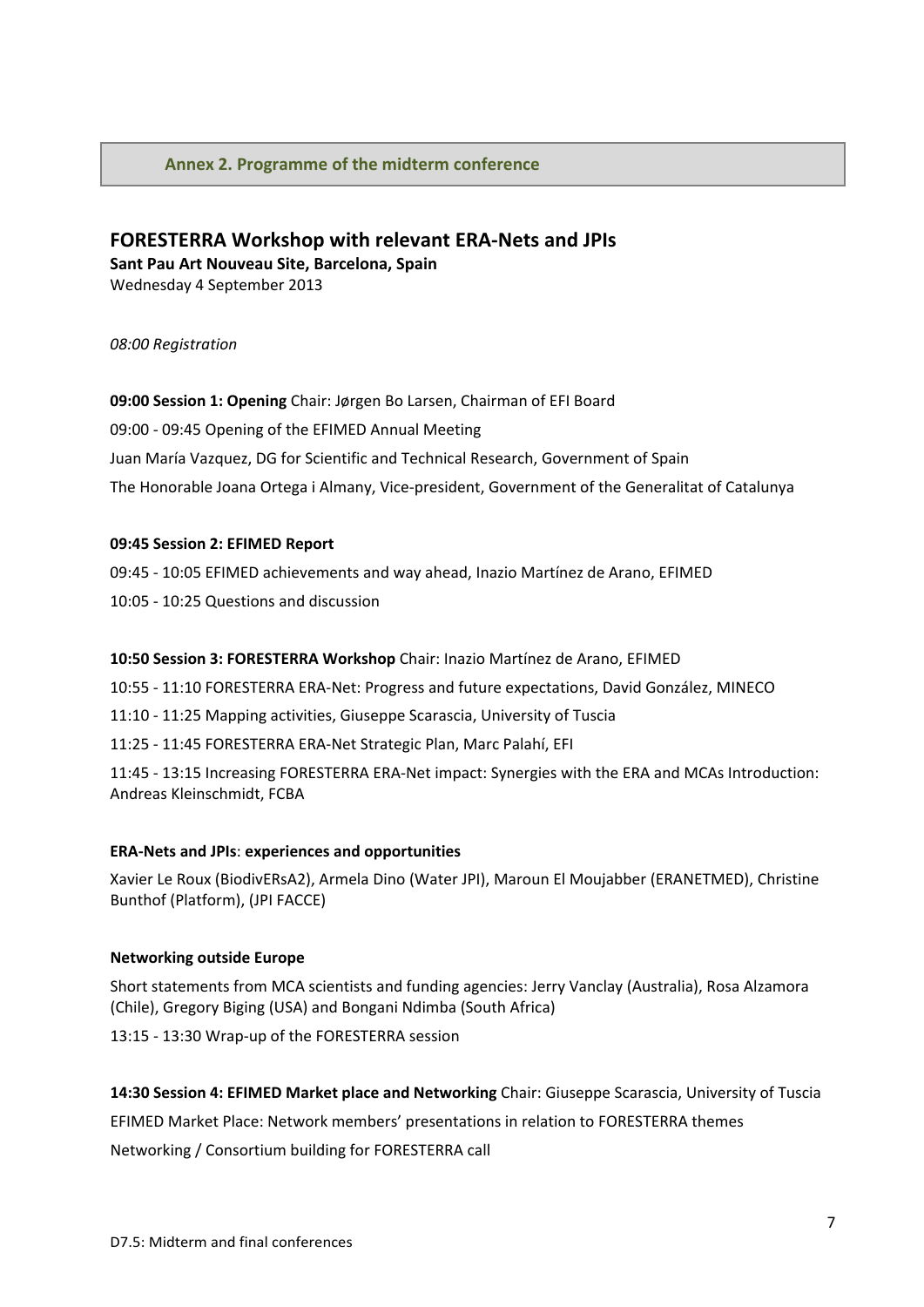

# **Annex 3. Participants of the midterm conference**

<span id="page-7-0"></span>

| <b>Title</b> | <b>First name</b> | <b>Surname</b>      | Organisation                                                                | <b>Email address</b>         | Country       |
|--------------|-------------------|---------------------|-----------------------------------------------------------------------------|------------------------------|---------------|
| Ms           | Sarah             | Adams               | European Forest Institute                                                   | sarah.adams@efi.int          | International |
| Prof         | Rosa María        | Alzamora Mallea     | Universidad Austral de Chile                                                | ralzamor@uach.cl             | Chile         |
| Dr           | Joana             | <b>Amaral Paulo</b> | Instituto Superior de Agronomia                                             | joanaap@isa.utl.pt           | Portugal      |
| Ms           | Annabelle         | Amm                 | <b>Ecosystems Forestiers</b>                                                | annabelle.amm@gip-ecofor.org | France        |
| Dr           | Pilar             | Andrés              | Agricultural Research Council                                               | pilar.andres@uab.es          | Spain         |
| Dr           | Sofia             | Bajocco             | Research Council of Agriculture                                             | sofia.bajocco@entecra.it     | Italy         |
| Dr           | Victoria          | Bermejo             | <b>CIEMAT</b>                                                               | victoria.bermejo@ciemat.es   | Spain         |
| Mr           | Christophe        | Besacier            | Food and Agriculture Organization                                           | christophe.besacier@fao.org  | Italy         |
| Prof         | Gregory           | <b>Biging</b>       | University of California, Berkeley                                          | biging@berkeley.edu          | <b>USA</b>    |
| Prof         | Ertruğrul         | Bilgili             | European Forest Institute                                                   | bilgili@ktu.edu.tr           | Turkey        |
| Dr           | Yves              | Birot               | Academie Agriculture                                                        | yves.birot@wanadoo.fr        | France        |
| Mr           | Denis             | <b>Boglio</b>       | Forest Sciences Centre of Catalonia                                         | Denis.Boglio@ctfc.es         | Spain         |
| Dr           | José Antonio      | Bonet               | <b>CTFC-Universitat de Lleida</b>                                           | jantonio.bonet@ctfc.es       | Spain         |
| Ms           | Rachdi            | <b>Bouchra</b>      | Faculty of sciences Ben M'Sik                                               | rachdi.bouchra@gmail.com     | Morocco       |
| Dr           | David             | <b>Brand</b>        | <b>KKL-Jewish National Fund</b>                                             | davidb@kkl.org.il            | <b>Israel</b> |
| Dr           | Lluís             | <b>Brotons</b>      | <b>CTFC-CREAF</b>                                                           | lluis.brotons@ctfc.cat       | Spain         |
| Dr           | Christine         | <b>Bunthof</b>      | FP7 Platform project -Mediterranean Agronomic Institute<br>of Bari - CIHEAM | christine.bunthof@wur.nl     | Netherlands   |
| Dr           | Lukrecija         | <b>Butorac</b>      | Institute for Adriatic Crops and Karst Reclamation                          | lukrecija.butorac@krs.hr     | Croatia       |
| Mr           | Nuno              | Calado              | Mediterranean Forest Owners Association                                     | ncalado@unac.pt              | Portugal      |
| Dr           | Elena             | Capolino            | Ministero delle Politiche Agricole Alimentari e Forestali                   | e.capolino@mpaaf.gov.it      | Italy         |

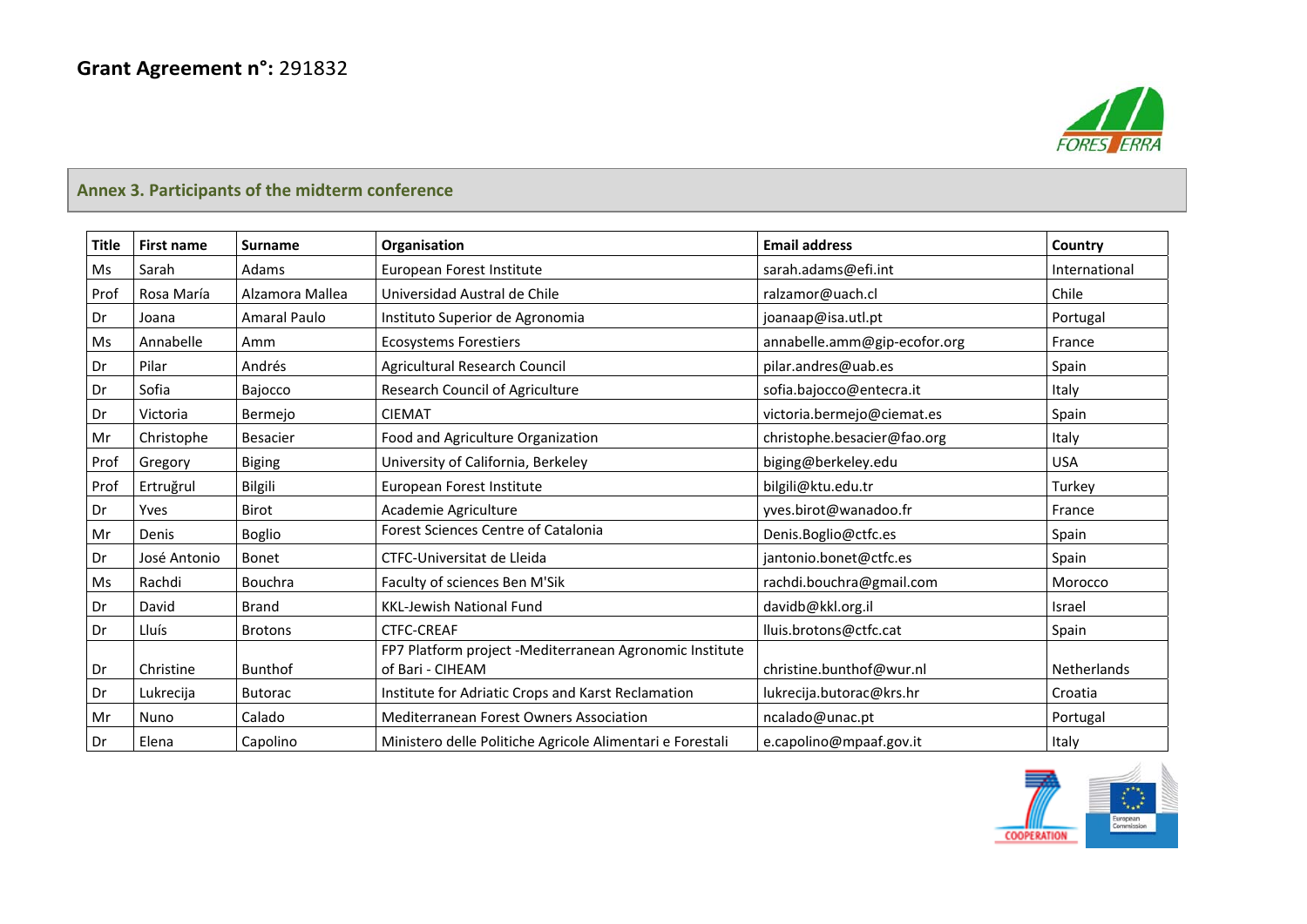| <b>Title</b> | <b>First name</b> | <b>Surname</b>    | Organisation                                                             | <b>Email address</b>                   | Country       |
|--------------|-------------------|-------------------|--------------------------------------------------------------------------|----------------------------------------|---------------|
| Prof         | Hamed             | Daly-Hassen       | Institution of Agricultural Research and Higher Education                | dalyhassen.hamed@iresa.agrinet.tn      | Tunisia       |
| Prof         | Jorge             | De las Heras      | Universidad de Castilla La Mancha                                        | jorge.heras@uclm.es                    | Spain         |
| Mr           | Francesc          | de Paula gambús   | Generalitat Catalunya                                                    | igilabert@gencat.cat                   | Spain         |
| Dr           | Giovanni          | Di Matteo         | <b>Agricultural Research Council</b>                                     | giovanni.dimatteo@entecra.it           | Italy         |
| Ms           | Armela            | Dino              | Water JPI - Fundación para la Ciencia y la Tecnología                    | armela.dino@mineco.es                  | Spain         |
| Dr           | Enrique           | Doblas Miranda    | <b>Agricultural Research Council</b>                                     | e.doblas@creaf.uab.es                  | Spain         |
| Prof         | Richard           | Dodd              | University of California, Berkeley                                       | dodd@berkeley.edu                      | <b>USA</b>    |
| Dr           | Glòria            | Domínguez         | Forest Sciences Centre of Catalonia                                      | gloria.dominguez@ctfc.es               | Spain         |
| Ms           | Marion            | Duclercq          | Plan Bleu                                                                | mduclercq@planbleu.org                 | France        |
| Dr           | Gabiña            | Dunixi            | Mediterranean Agronomic Institute of Zaragoza - CIHEAM                   | gabina@iamz.ciheam.org                 | Spain         |
| Dr           | Maroun            | El Moujabber      | ERANETMED - Mediterranean Agronomic Institute of Bari -<br><b>CIHEAM</b> | elmoujabber@iamb.it                    | Italy         |
| Dr           | Nesat             | Erkan             | Soutwest Anatolian Forest Research Institute                             | nesaterkan@yahoo.com                   | Turkey        |
| Dr           | Silvano           | Fares             | Agricultural Research Council                                            | silvano.fares@entecra.it               | Italia        |
| Dr           | Irene             | Fernández         | <b>IIAG-CSIC</b>                                                         | i.f@csic.es                            | Spain         |
| Dr           | Estrella          | Fernández García  | Ministerio de Economía y Competitividad                                  | estrella.fernandez@mineco.es           | Spain         |
| Dr           | Jordi             | García-Gonzalo    | Instituto Superior de Agronomia                                          | jordigarcia@isa.utl.pt                 | Portugal      |
| Mr           | Santiago          | González          | <b>INIA-CIFOR</b>                                                        | santiago.c.gonzalez.martinez@gmail.com | Spain         |
| Dr           | David             | González Martínez | Ministerio de Economía y Competitividad                                  | david.gonzalez@mineco.es               | Spain         |
| Ms           | Elena             | Gorriz            | CTFC-European Forest Institute                                           | elena.gorriz@ctfc.es                   | Spain         |
| Mr           | Carlos            | Gracia            | CREAF / Universitat de Barcelona                                         | cgracia@ub.edu                         | Spain         |
| Ms           | Francesca         | Guardiola         | Generalitat de Cataluya                                                  | igilabert@gencat.cat                   | Spain         |
| Dr           | Luis              | Guasch            | Ministerio de Economía y Competitividad                                  | luis.guasch@mineco.es                  | Spain         |
| Dr           | Jean-Marc         | Guehl             | Institut National de la Recherche Agronomique                            | guehl@nancy.inra.fr                    | France        |
| Dr           | Gema              | Herrero Corral    | Institut National de la Recherche Agronomique                            | gema.herrero-corral@avignon.inra.fr    | Spain         |
| Ms           | Anne              | Jambois           | Institut National de la Recherche Agronomique                            | jambois@nancy.inra.fr                  | France        |
| Ms           | Marketta          | Juppi             | European Forest Institute                                                | marketta.juppi@efi.int                 | International |
| Prof         | Vassiliki         | Kazana            | Technological Educational Institute of Kavala                            | vkazana@gmail.com                      | Greece        |
| Dr           | Mohamed           | Khemici           | Institut National de Recherche Forestière                                | khemici@hotmail.com                    | Algeria       |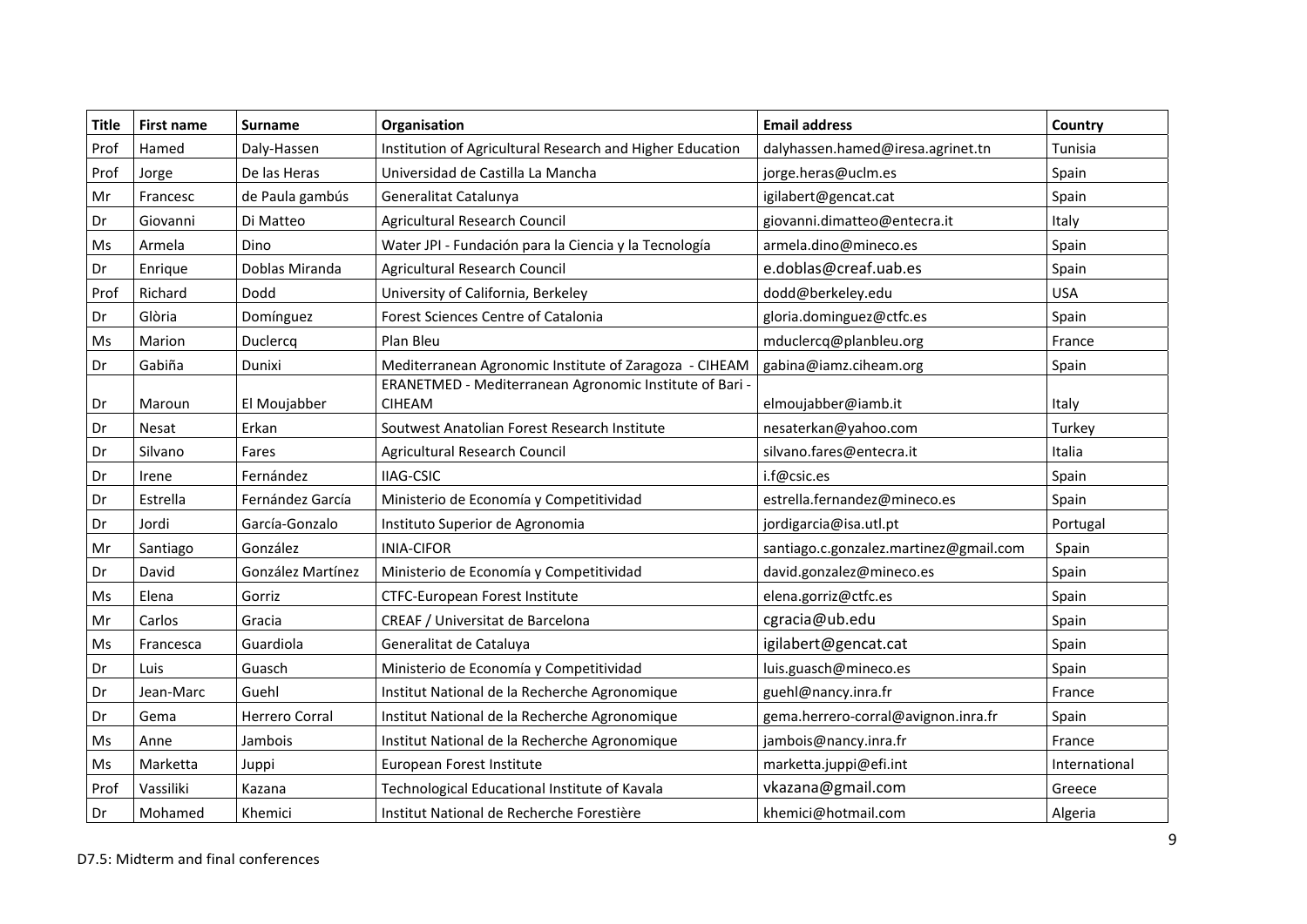| <b>Title</b> | <b>First name</b> | <b>Surname</b>                                                       | Organisation                                                   | <b>Email address</b>             | Country       |
|--------------|-------------------|----------------------------------------------------------------------|----------------------------------------------------------------|----------------------------------|---------------|
|              |                   | Kleinschmit Von                                                      |                                                                |                                  |               |
| Dr           | Andreas           | Lengefeld                                                            | European Forest-based technology platform                      | andreas.kleinschmit@fcba.fr      | France        |
| Prof         | Jørgen Bo         | Larsen                                                               | European Forest Institute                                      | jbl@life.ku.dk                   | International |
| Dr           | Francois          | Lefèvre                                                              | Institut National de la Recherche Agronomique                  | francois.lefevre@avignon.inra.fr | France        |
| Mr           | Heiko             | Liedeker                                                             | <b>FLEGDT</b>                                                  | heiko.liedeker@efi.int           | International |
| Mr           | Josep Enric       | Llebot<br>Generalitat de Cataluya<br>masostenibilitat.tes@gencat.cat |                                                                | Spain                            |               |
| Mr           | Louis             | Maire                                                                | National Institute of Geographical and Forestry<br>Information | louis.maire@ign.fr               | France        |
| Ms           | Raquel            | Marcos del Rivero                                                    | European Forest Institute                                      | raquel.rivero @ efi.int          | International |
| Mr           | Inazio            | Martínez de Arano                                                    | European Forest Institute                                      | inazio.martinez@efi.int          | International |
| Dr           | Harald            | Mauser                                                               | European Forest Institute                                      | harald.mauser@efi.int            | International |
| Dr           | Robert            | Mavsar                                                               | European Forest Institute                                      | Robert.mavsar@efi.int            | International |
| Dr           | Maria             | Mayol                                                                | <b>Agricultural Research Council</b>                           | Maria.Mayol@uab.es               | Spain         |
| Dr           | Christian         | Messier                                                              | University of Quebec                                           | ch.messier@gmail.com             | Canadá        |
| Mr           | Ramon             | Minoves Pujols                                                       | Diputació de Barcelona                                         | cm.espaisn.media@diba.cat        | Spain         |
| Ms           | Verònica          | Miquel                                                               | European Forest Institute                                      | veronica.miquel@efi.int          | International |
| Dr           | Chadi Hanna       | Mohanna                                                              | Ministry of Agriculture                                        | cmohanna@agriculture.gov.lb      | Lebanon       |
| Dr           | Sven              | Mutke                                                                | <b>INIA-CIFOR</b>                                              | mutke@inia.es                    | Spain         |
| Prof         | Bart              | Muys                                                                 | <b>KU Leuven</b>                                               | bart.muys@efi.int                | Belgium       |
| Dr           | Pierfrancesco     | Nardi                                                                | <b>Agricultural Research Council</b>                           | pierfrancesco.nardi@tiscali.it   | Italy         |
| Prof         | Bongani           | Ndimba                                                               | South African Department of Science and Technology             | ndimbab@arc.agric.za             | South Africa  |
| Ms           | Joana             | Ortega                                                               | Vice-President, Generalitat de Cataluya                        | iban.rabasa@gencat.cat           | Spain         |
| Prof         | Risto             | Päivinen                                                             | European Forest Institute                                      | risto.paivinen@efi.int           | International |
| Dr           | Marc              | Palahi                                                               | European Forest Institute                                      | marc.palahi@efi.int              | International |
| Mr           | Pere              | Pardo Sabartés<br><b>AGAUR</b><br>protocol.sur@gencat.cat            |                                                                |                                  | Spain         |
| Mr           | Alain             | Pénelon                                                              | European Forest Institute                                      | Penelon.alain@efi.int            | International |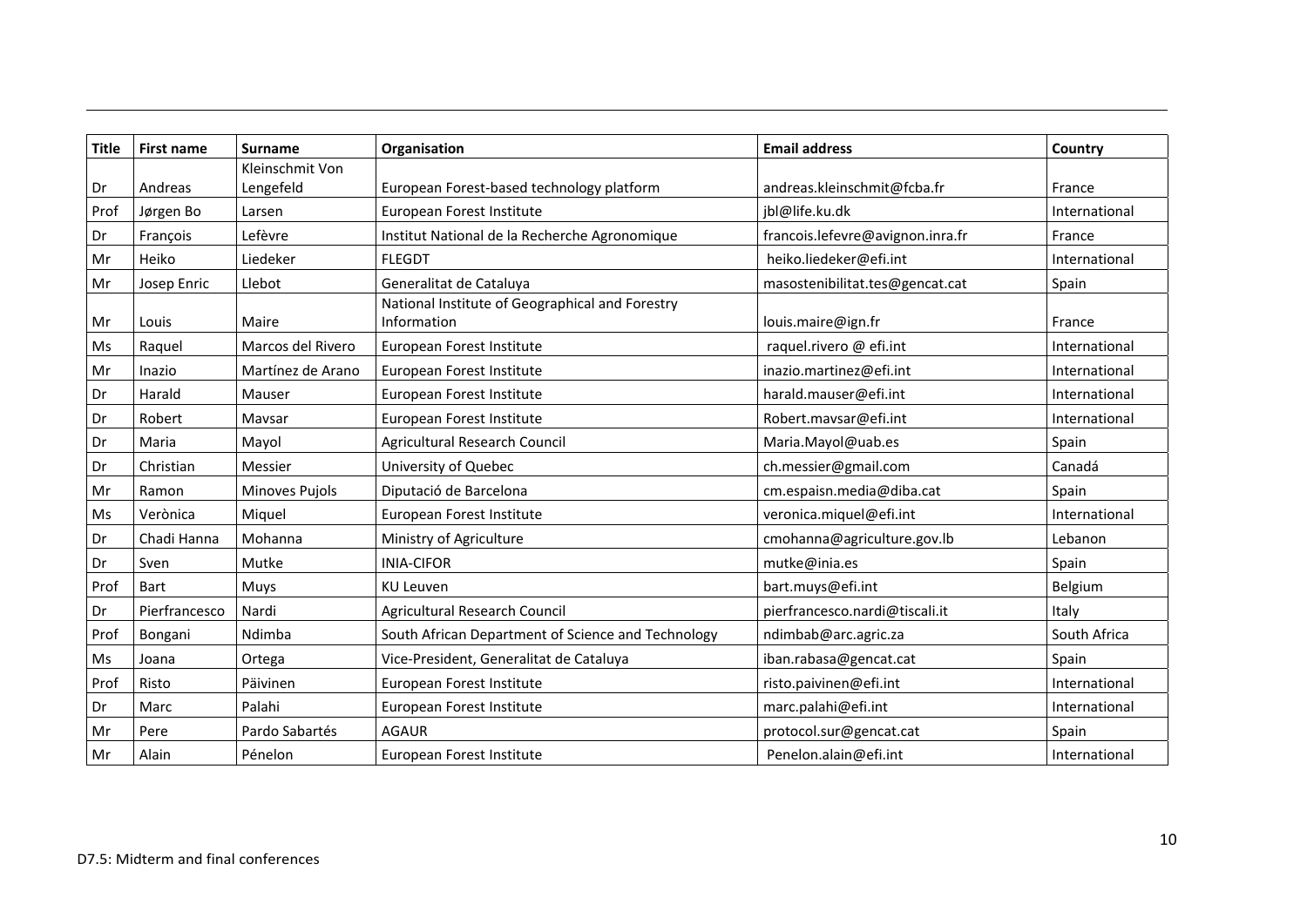| <b>Title</b> | <b>First name</b>                                                     | <b>Surname</b>                                                   | Organisation                                                       | <b>Email address</b>            | Country       |
|--------------|-----------------------------------------------------------------------|------------------------------------------------------------------|--------------------------------------------------------------------|---------------------------------|---------------|
| Prof         | Davide                                                                | Pettenella<br>University of Padova<br>davide.pettenella@unipd.it |                                                                    |                                 | Italy         |
| Ms           | Joana                                                                 | Pinheiro                                                         | Fundação para a Ciência e a Tecnologia (FCT)                       | joana.pinheiro@fct.pt           | Portugal      |
| Dr           | Joël<br><b>HEXABIO Consulting</b><br>marketing@hexabio.com<br>Poustis |                                                                  |                                                                    | France                          |               |
| Dr           | Carolina                                                              | Puerta                                                           | Agricultural Research Council                                      | cpuertapinero@gmail.com         | Spain         |
| Ms           | Alba                                                                  | Pueyo                                                            | <b>EU FLEGT&amp;REDD Facility</b>                                  | alba.pueyo@efi.int              | Spain         |
| Mr           | Joan                                                                  | Puigdollers                                                      | Medi Ambient i Serveis Urbans de Barcelona                         | alcaldia@gencat.cat             | Spain         |
| Dr           | Serenella                                                             | Puliga                                                           | Ministry of agriculture food and forestry policies - Italy         | s.puliga@mpaaf.gov.it           | Italy         |
| Mr           | Arnau                                                                 | Queralt i Bassa                                                  | Consell Assessor per al Desenvolupament Sostenible                 | wmercega@gencat.cat             | Spain         |
| Dr           | Isaura                                                                | Rábago                                                           | <b>CIEMAT</b>                                                      | isaura.rabago@ciemat.es         | Spain         |
| Dr           | Elisabetta                                                            | Raparelli                                                        | Research Council for Agriculture-CMA                               | elisabetta.raparelli@entecra.it | Italy         |
| Dr           | Elisabetta                                                            | Raparelli                                                        | Agricultural Research Council                                      | elisabetta.raparelli@entecra.it | Italy         |
| Dr           | <b>Nicolas</b>                                                        | Robert                                                           | European Forest Institute                                          | nicolas.robert@efi.int          | International |
| Ms           | Mercedes                                                              | Rois                                                             | European Forest Institute                                          | mercedes.rois@efi.int           | International |
| Mr           | Albert                                                                | <b>Rubiol Vilalta</b>                                            | Diputació de Barcelona                                             | cm.espaisn.media@diba.cat       | Spain         |
| Ms           | Montaña                                                               | Ruiz                                                             | Avantia XXI working for Ministerio de Economía y<br>Competitividad | montana.ruiz@avantiaxxi.com     | Spain         |
| Mr           | Carles                                                                | Sáez                                                             | European Forest Institute                                          | cls.mellon@gmail.com            | International |
| Ms           | Anabel                                                                | Sánchez                                                          | Agricultural Research Council                                      | a.sanchez@creaf.uab.cat         | Spain         |
| Ms           | Victoria                                                              | Sanz                                                             | European Forest Institute                                          | victoria.sanz@efi.int           | International |
| Prof         | Giuseppe                                                              | Scarascia-<br>Mugnozza                                           | University of Tuscia                                               | gscaras@unitus.it               | Italy         |
| Ms           | Patricia                                                              | Sfeir                                                            | Seeds-int                                                          | patricia.sfeir@seeds-int.org    | Lebanon       |
| Ms           | David Alejandro                                                       | Solano Grima                                                     | <b>Forest Sciences Centre of Catalonia</b>                         | david.solano@ctfc.es            | Spain         |
| Mr           | Patrick                                                               | Spencer                                                          | <b>Cork Forest Conservation Alliance</b>                           | pspencer@corkforest.org         | <b>USA</b>    |
| Ms           | Marta                                                                 | Subirà                                                           | Generalitat de Cataluya                                            | roserpuig@gencat.cat            | Spain         |
| Mr           | Ferran                                                                | <b>Tarradellas</b>                                               | <b>European Commission</b>                                         | ferran.tarradellas@ec.europa.eu | Spain         |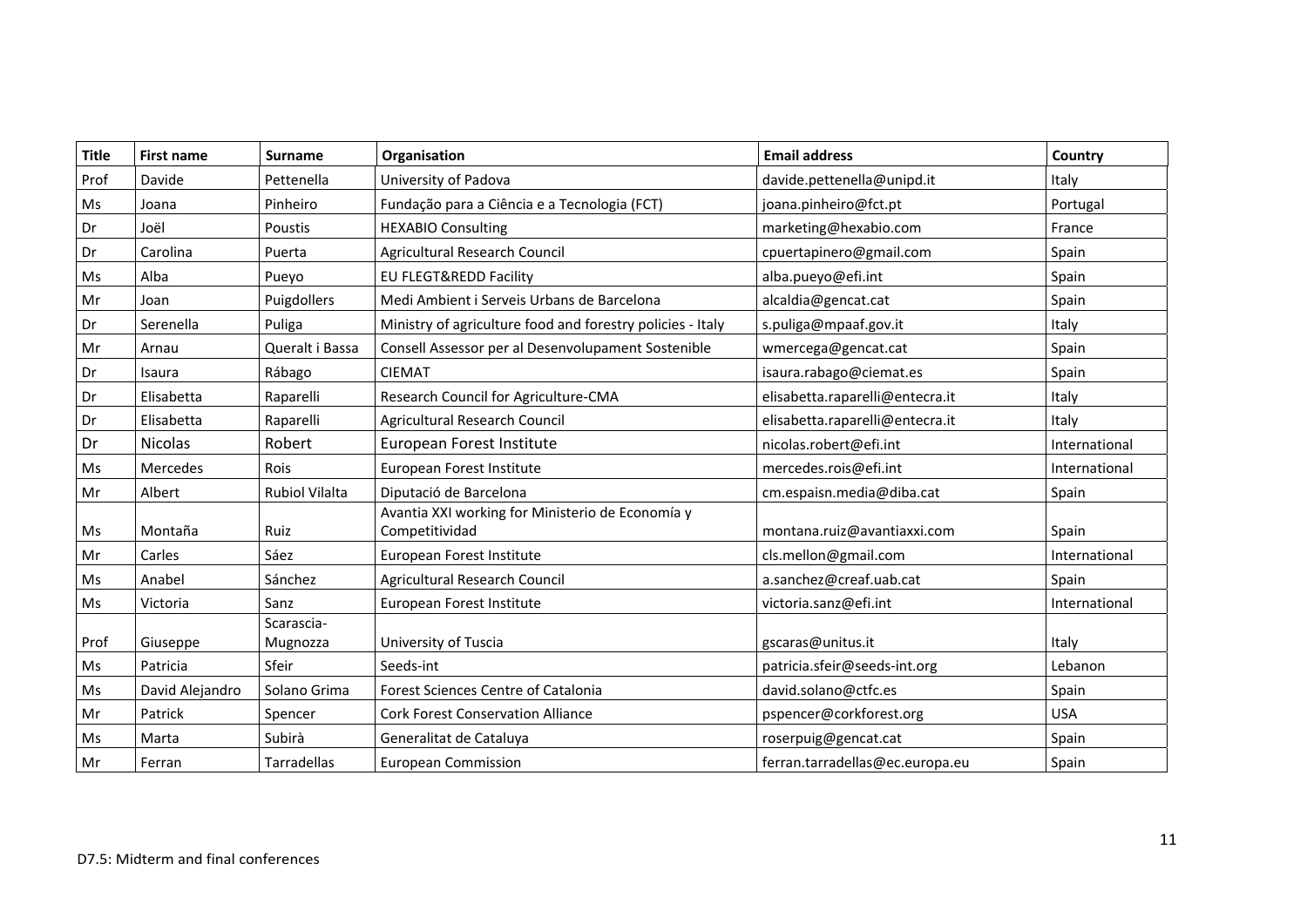| <b>Title</b> | First name       | <b>Surname</b> | Organisation                                              | <b>Email address</b>                 | Country       |
|--------------|------------------|----------------|-----------------------------------------------------------|--------------------------------------|---------------|
| Ms           | Martina          | Temunovic      | University of Zagreb                                      | martina.temunovic@gmail.com          | Croatia       |
| Prof         | Maria Margarida  | Tomé           | Instituto Superior de Agronomia                           | magatome@isa.utl.pt                  | Portugal      |
| Mr           | Antoni           | Trasobares     | Generalitat de Cataluya                                   | antoni.trasobares@gencat.cat         | Spain         |
| Mr           | Alessandro       | Trevisan       | European Forest Institute                                 | alessandro.trevisan@efi.int          | International |
| Ms           | Lea              | Turunen        | European Forest Institute                                 | lea.turunen@efi.int                  | International |
| Dr           | <b>Dimitrios</b> | Vakalis        | Ministry of Environment, Energy and Climate Change        | vakalisd@yahoo.gr                    | Greece        |
| Ms           | Pilar            | Valbuena Pérez | CESEFOR/SRMBM                                             | pilar.valbuena@cesefor.com           | Spain         |
| Mr           | Jean-Charles     | Valette        | Institut National de la Recherche Agronomique-EFPA        | jean-charles.valette@avignon.inra.fr | France        |
| Ms           | Sophie           | Vallée         | Association Internationale Forêts Méditerranéennes (AIFM) | sophie.vallee@aifm.org               | France        |
| Prof         | Jerome           | Vanclay        | European Forest Institute                                 | Jerry.Vanclay@scu.edu.au             | Australia     |
| Ms           | Elsa             | Varela         | <b>CTFC-European Forest Institute</b>                     | elsa.varela@ctfc.es                  | Spain         |
| Prof         | Juan María       | Vázquez        | Ministerio de Economía y Competitividad                   | dgi@mineco.es                        | Spain         |
| Mr           | Jussi            | Viitanen       | European Forest Institute                                 | jussi.viitanen@efi.int               | International |
| Dr           | Dijana           | Vuletić        | Croatian Forest Research Institute                        | dijanav@sumins.hr                    | Croatia       |
| Dr           | Angels           | Xabadia        | University of Girona                                      | angels.xabadia@udg.edu               | Spain         |
| Mr           | Janez            | Zafran         | Ministry of Agriculture and the Environment               | janez.zafran@gov.si                  | Slovenia      |